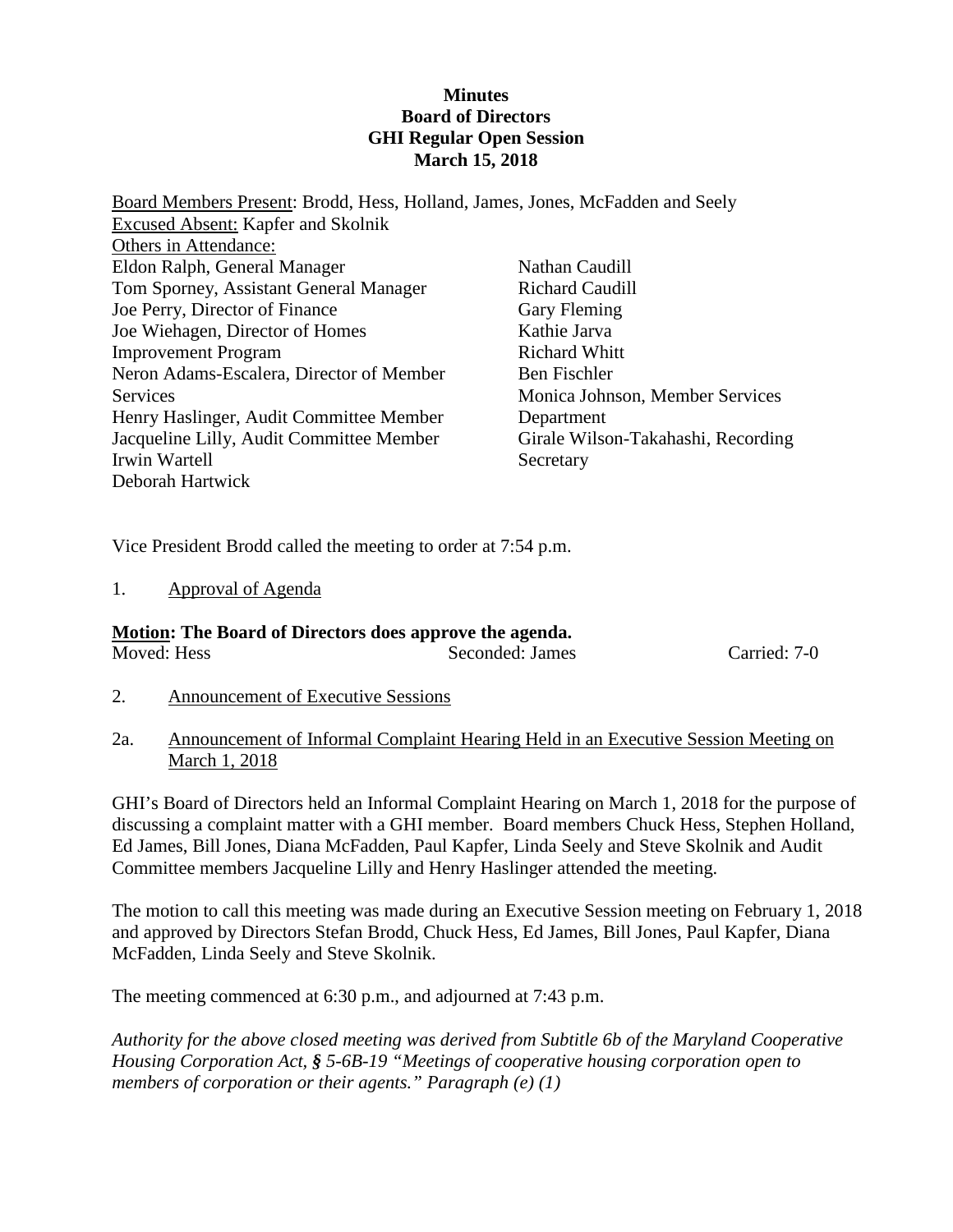#### 2b. Announcement of Executive Session Meeting Held on March 1, 2018

GHI's Board of Directors held an Executive Session meeting on March 1, 2018, in the Board Room of the Administration Building. The following motion to call this meeting was made during a prior open meeting on the same date and approved by Directors Hess, Holland, James, Jones, Kapfer, McFadden, Seely and Skolnik:

**Suggested Motion: I move that the Board of Directors adjourn this open meeting for the purpose of conducting a closed meeting to discuss the following matters:**

- **a) Approve minutes of the Executive Session Meeting held on February 1, 2018.**
- **b) Member financial matters.**
- **c) Consider the terms and conditions of the following contract in the negotiation stage:** • **Phase 2 Masonry Crawl Space Improvements Contract, 1st Reading**
- **d) A legal matter**
- **e) A member complaint matter**

This closed meeting commenced at 9:32 p.m. and adjourned at 10:07 p.m.

*Authority for the above closed meeting was derived from Subtitle 6b of the Maryland Cooperative Housing Corporation Act, § 5-6B-19 "Meetings of cooperative housing corporation open to members of corporation or their agents." Paragraph (e) (1)*

#### 2c. Announcement of an Executive Session Meeting Held on March 15, 2018

The GHI's Board of Directors meet in Executive Session on Thursday March 15, 2018 to review the performance of the General Manager during 2017, and to determine changes to the General Manager's compensation and benefits.

3. Visitors and Members (Comment Period)

None

#### 4. Approval of Membership Applications

**Motion: I move that the Board of Directors approve the following persons into the cooperative and membership is afforded them at the time of settlement:**

- **Jacek A. Klos, Catalina H. Noriega, Tenants by the Entirety;**
- **Robert Fay, Jocelyn U. Tobing, Tenants by the Entirety;**
- **Aaron J. Anderson, Ronald L. Anderson, Joint Tenants;**
- **Paul Lemieux, Mary L. Lemieux, Joint Tenants.**

Moved: James Seconded: Hess Carried: 7-0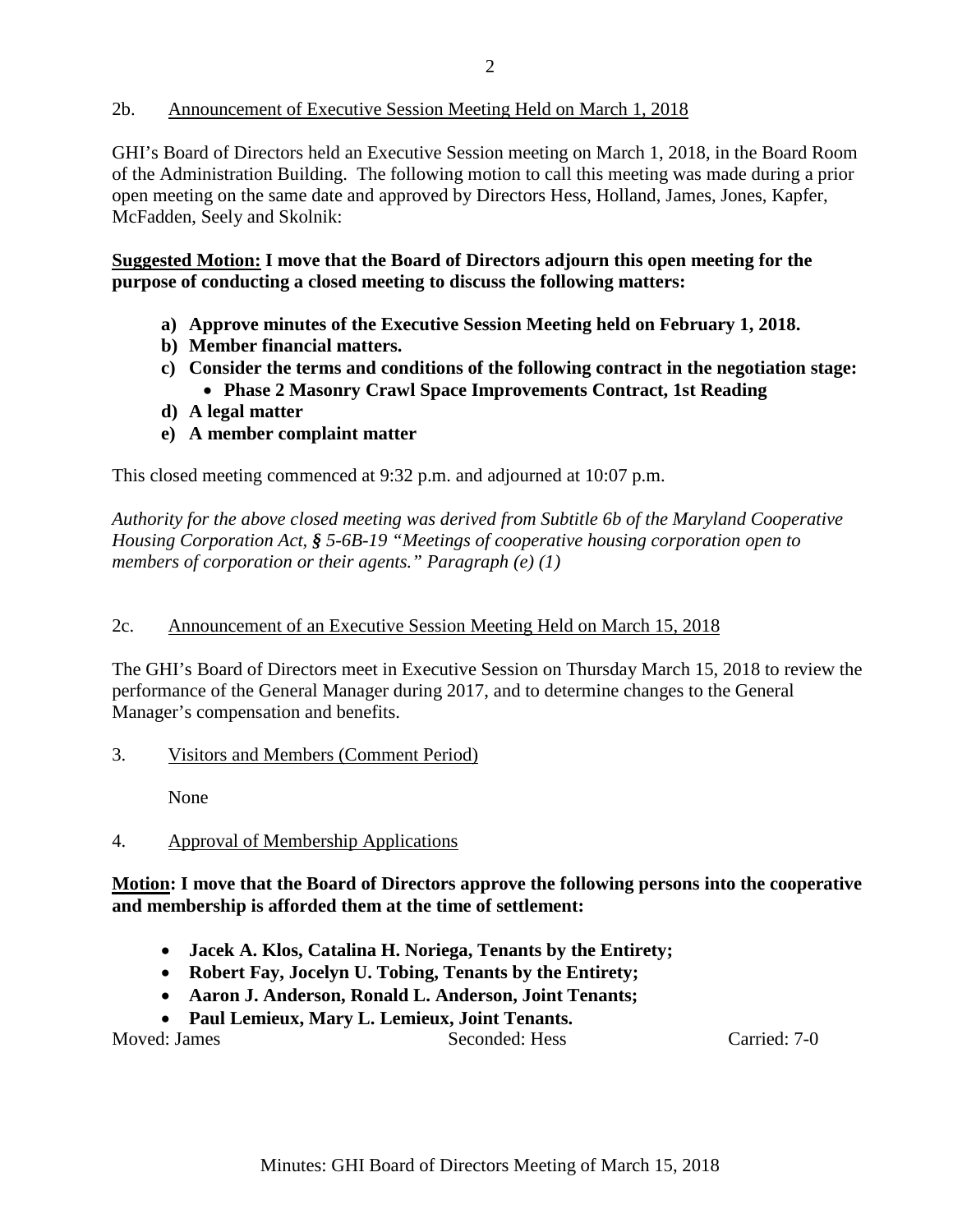### **Motion: I move that the Board of Directors approve the following Mutual Ownership change.**

• **Jorge Gendra-Molina, Neil M. Frau-Cortes, Joint Tenants, changed to Neil M. Frau-Cortes, Sole Owner.**

Moved: James Seconded: Hess Carried: 7-0

5. Committee and Homes Improvement Program Reports

**Homes Improvement Program** – Wiehagen reported that there are 25% of outstanding surveys; staff will continue reaching out to non-respondents. Acadia has started measuring windows and doors.

**Architectural Review Committee** – McFadden reported that the Committee meet on March 14, and discussed the issues of rain barrels and yard signs.

**Member Outreach Committee** – Brodd reported that the Member Outreach Committee has established their schedule for the year, and continues to work on the survey and plans to have it by the end of June.

**Zoning Task Force** – Brodd reported that the Zoning Task Force is working on a Conservation Overlay Zone document.

**Ad Hoc Task Force on Existing Windows and Doors** – Brodd stated that the Task Force will meet next Wednesday March 27.

- 6. For Action or Discussion
- 6a. Approve Minutes of the Special Open Session Meeting Held on February 15, 2018

**Motion: I move that the Board of Directors approve the minutes of the Special Open Session meeting that was held on February 15, 2018 as presented.**

| Moved: James     | Seconded: Hess | Carried: $6-0-1$ |
|------------------|----------------|------------------|
| Abstained: Brodd |                |                  |

6b. Approve Minutes of the Regular Open Session Meeting Held on February 15, 2018

**Motion: I move that the Board of Directors approve the minutes of the Regular Open Session meeting that was held on February 15, 2018 as presented.** Moved: James Seconded: Hess Carried: 7-0

6c. Review Draft Minutes of the Special Membership Meeting Held on February 8, 2018

A Special Membership Meeting was held on February 8, 2018 to obtain membership approvals for multi-year projects for the Homes Improvement Program and abatement of asbestos in crawlspaces of frame units.

After the Board accepts the draft minutes, they will be included on the agenda for the May 10, 2018 Annual Meeting, for review and approval by the membership.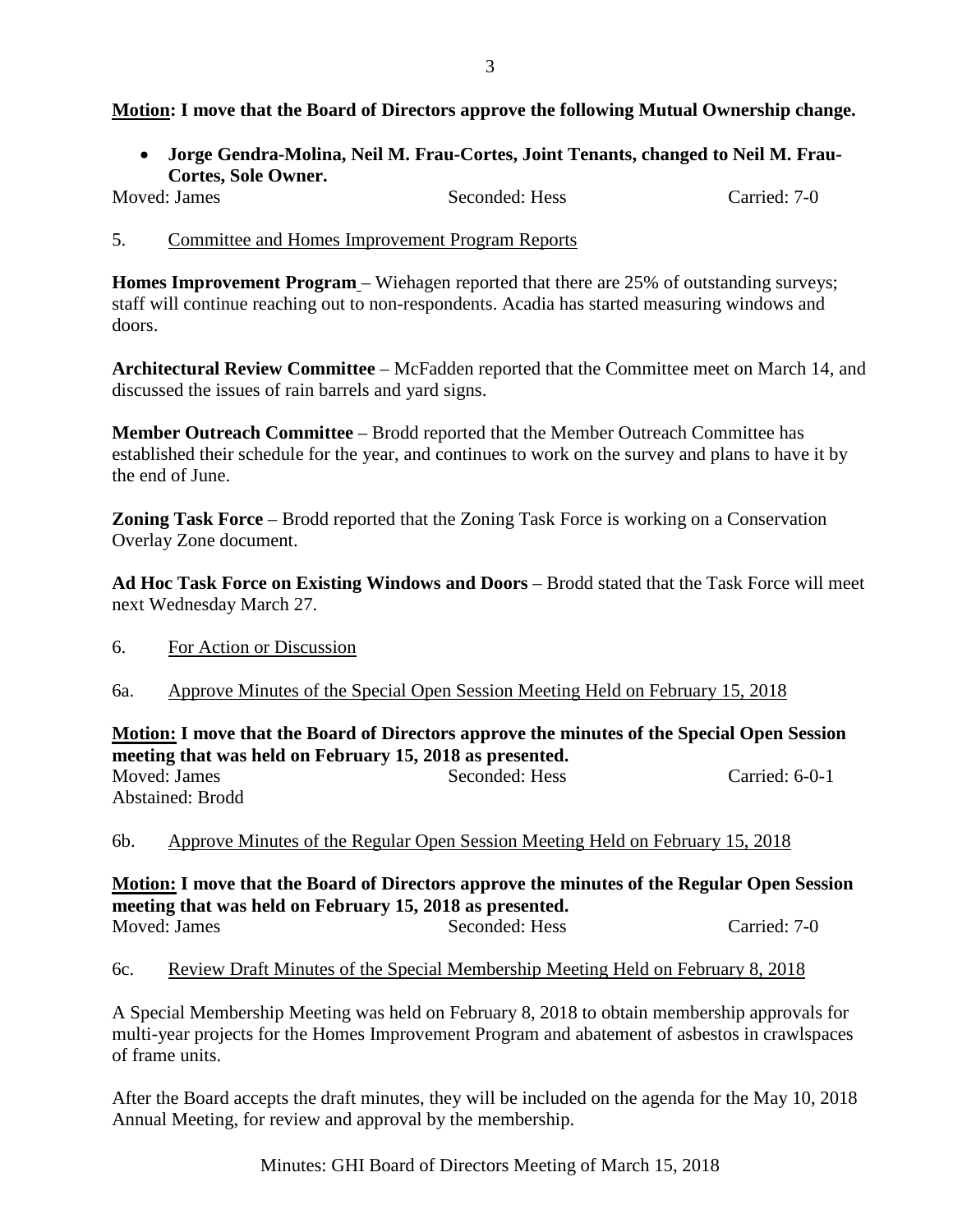**Motion: I move that the Board of Directors accept the draft minutes for the Special Membership Meeting that was held on February 8, 2018 as revised and direct that the minutes be included on the agenda for the 2018 Annual Membership Meeting for review and approval by the membership.**

#### 6d. Review 2017 Year-End Financial Statements

Perry reviewed the 2017 Year-End Financial Statements and answered questions from the Board.

#### 6e. Review 2017 Investment Committee Report

Perry reviewed the 2017 Investment Committee Report, and stated that this report will be included in the 2017-18 Annual Report to be distributed to the membership prior to the Annual Meeting.

#### **Motion: I move that the Board of Directors accept the 2017 investment performance report that was prepared by the Investment Committee and direct that it be included in the 2017-18 annual report that will be distributed to the membership.** Moved: Hess Seconded: Jones Carried: 7-0

6f. Draft Letters Prepared By the Legislative Government Affairs Committee re: GHI's Position on the Proposed MAGLEV Train Project 2018

Aaron Marcavitch provided an updated status. The Federal Railroad Administration and the Maryland Department of Transportation are evaluating the environmental impacts of constructing and operating a 300 M.P.H. high-speed superconducting magnetic levitation (MAGLEV) train system between Baltimore and Washington, DC. Several routes are under consideration and two of them could possibly bring the project through Greenbelt.

Last December 7, 2017 the Board directed the Legislative Government Affairs Committee (LGAC) to research the proposal for the MAGLEV Train, its potential impacts on GHI, and recommend whether GHI should state its views about the projects to Legislators and if so, what opinions should be expressed.

On January 30, 2018, the LGAC voted 4-0 to recommend that the Board of Directors take the position of supporting the "No Build" option for the MAGLEV train. The Board accepted the Committee's report on February 15, 2018 and directed the LGAC to draft letters stating GHI's position on the proposed MAGLEV Train Project, which will be sent to the membership, State and Federal elected officials after review by the Board. The draft letters are in Attachment #8.

**Motion: I move that the Board of Directors accept the letters as revised on March 15, 2018, regarding GHI's Board of Directors position on the proposed MAGLEV Train Project and authorize the Board President to send the letters to the membership and elected officials.**  Seconded: McFadden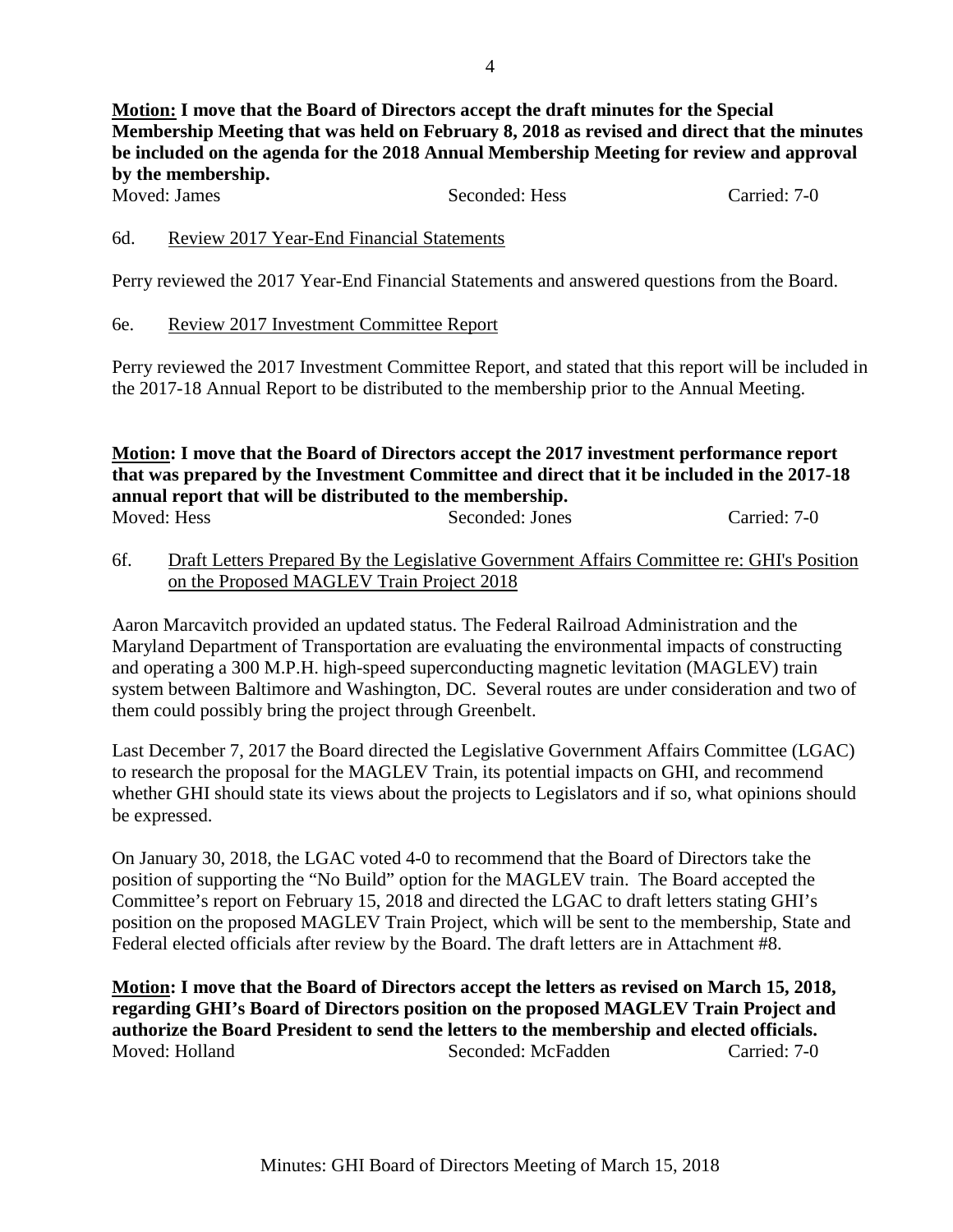### 6g. Request by the Member of 58-H Ridge Rd for an Exception to Allow Installation of Two "Ivy" Rain Barrels

Sporney provided the background information. On December 6, 2017, Mr. Nathan Caudill, the member of 58-H Ridge Road, submitted a permit request to install two rain barrels (Rain Water Solutions *Ivy* model). The permit application and a photograph of the rain barrels are in Attachment #9. The maximum capacity of an *Ivy* rain barrel is 50 gallons and it has a 1" diameter over flow. The member had already installed the rain barrels without a permit. Staff reviewed and identified three areas where the proposed installation did not comply with GHI rules:

XXIII.B.2. Rain Barrel Minimum Performance Criteria

- a. Barrel capacity. Barrels should be sized to capture  $100\%$  of at least  $\frac{1}{2}$ " rainfall event 60-132 gallons based on roof surface area.
- b. Barrel overflow. Rain barrels must be designed and installed with a "return-to-sewer" or "return-to-swale" bypass so excess water volume from a filled barrel is directed away from the unit. The overflow discharge pipe may be connected either to the underground storm water system (if present) or to above ground swale, rain garden or other landscaped area. The overflow discharge pipe on the barrel must be at least 1½" diameter.
- c. Downspout connection. Flexible plastic downspout connectors are not permitted.

During the Architectural Review Committee (ARC) meeting of February 14 2018, the committee discussed the following:

- The member was not present. His father spoke on his behalf.
- The two installed rain barrels were the Ivy models distributed by the City of Greenbelt last spring, but these models were not approved for installation in GHI.
- In this specific instance, the two rain barrels, as connected meet the capacity requirements as outlined in the Member Handbook.
- The other two issues are the overflow/bypass design and the downspout connection.
- Staff is comfortable with this particular installation of these rain barrels.
- Member is willing to sign the forms stating that he will be responsible for the rain barrels.
- In 2017, the ARC reviewed the Ivy model of rain barrel. At the time, the ARC Staff Liaison had significant concerns about the outflow of this particular model. That staff member is no longer at GHI, and current Technical Services Staff do not have the same concerns.

Staff presented its calculations that ½"/hour rainfall would produce about 74 gallons/hr. from the roof area drained by these rain barrels, and that a 1" pipe would allow 960 gallons/hr. to flow under gravity/low pressure conditions.

ARC recommended 4-2-0 to the Board of Directors that an exception be granted to permit the member at 58-H Ridge Road to keep the two Ivy rain barrels as installed. The reason given for the motion is that GHI staff is confident that the rain barrels as installed will perform appropriately; the reason against the motion is that there is conflicting technical advice about rain barrels.

It was suggested by ARC that further communication / outreach should be made to members regarding rain barrels in GHI. It would also be helpful to have GHI communicate / coordinate with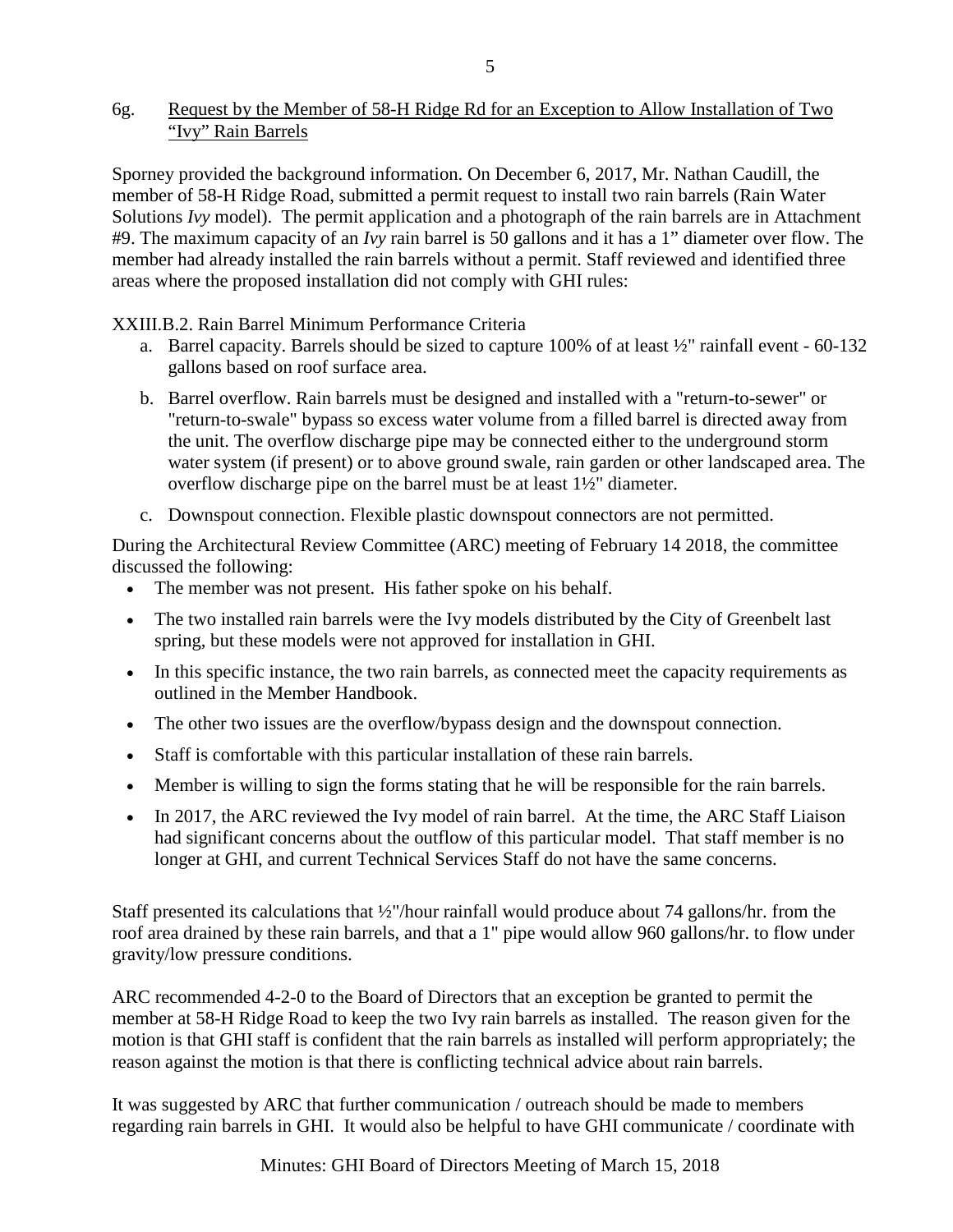the City with regards to any future programs that offer rain barrels. ARC recommended 6-0-0 to the Board of Directors that a technical review of rain barrel issues not be sent to the ARC as it does not have the technical expertise to review them. ARC is willing to review the aesthetic issues regarding rain barrels. ARC also recommended 6-0-0 that the Board of Directors direct staff to find technical expertise with respect to rain barrels and review / amend the current rules regarding rain barrel specifications in the Member Handbook.

Staff followed up with the manufacturer regarding the mosquito screen. The manufacturer stated that the screen is similar to window screen: 18 x 16 strands/sq.in, with .011wire. Staff calculates maximum mesh spacing to be .0625", and the largest dimension opening yielded by this screen to be .0515". References state that mesh size of 1.2mm X 1.2mm (0.0472") is large enough for air circulation, but small enough to keep mosquitoes out. GHI rules state:

C. Mosquito prevention. Barrels must have an intact 200-micron mesh screen over the water inlet. A mesh of this size will prevent mosquito development.

Two hundred (200) microns is .0078".

#### **Motion: I move that the Board of Directors allow the two Ivy rain barrels that the member of 58-H Ridge Road installed to remain in place.**

| Moved: McFadden | Seconded: Hess | Carried: 7-0 |
|-----------------|----------------|--------------|
|                 |                |              |

6h. Additions with Non-conforming Foundations and Inconsistencies in the Definition of Additions in the Member Handbook

The Addition Maintenance Program (AMP) Task Force and Finance Committee are considering incentives that should be offered to encourage members to bring their additions onto the AMP along with a fee structure, whereby members enrolling additions to the AMP would make catch-up contributions towards future repairs of components.

There are several non-AMP additions with slab-on-grade or pier foundations, which are not included in the GHI definition for additions. In order to avoid including additions that have insufficient foundations such as pier or slab-on-grade foundation that were not built correctly and could cause settlement of the slab and cracks in walls, ceilings and floors as well as door frames that are out of level & square, a revised set of foundation requirements is needed.

GHI's current rules in §X.D.2 of the Member handbook state:

Foundations: In all additions, **continuous concrete footings** [bold added] must be placed in accordance with Prince George's County building code regulations; wood pilings or cinder blocks set on the ground are not permitted. If the addition is to have a wood floor, it must be insulated against heat loss and the ground must be covered with polyethylene vapor barrier to guard against dampness. For crawlspaces designed as vented, foundation walls must include vents to prevent vapor accumulation. For crawlspaces designed as unvented (preferred) no exterior vents are required. Access is necessary to the crawl space beneath the addition floor and an access panel must be placed in the foundation wall, in the floor of the addition, or from the crawl space of the main building.

Based on the above mentioned foundation requirements, some members would have to incur considerable expense to modify the foundations of their additions to comply with current GHI

6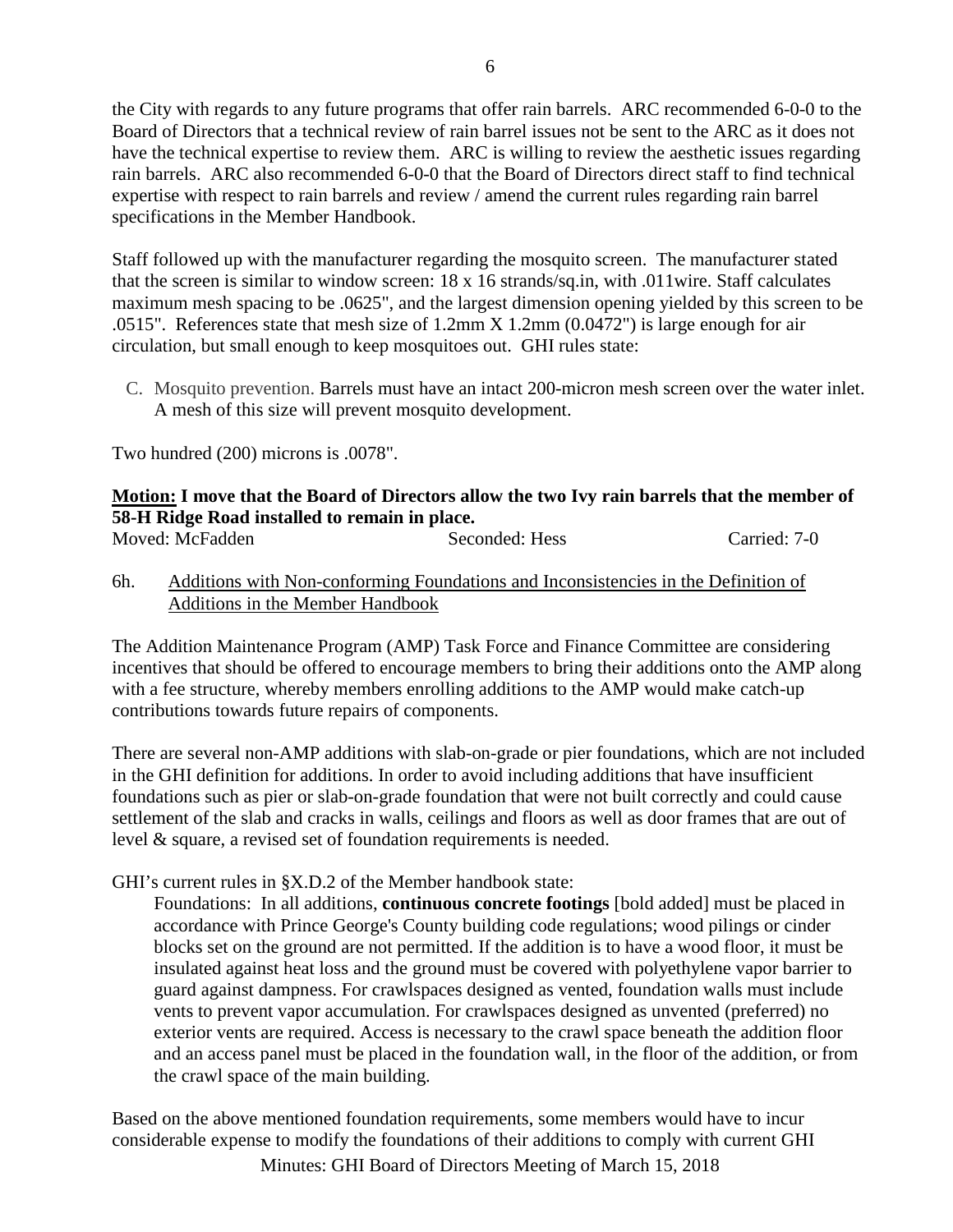standards, prior to enrolling the additions on the addition maintenance program. Also, other additions may be small enough that imposition of the current rules is practically unnecessary. Some of these additions have passed through resale with the new member taking on responsibility for the entire structure, if not compliant. Adding a continuous foundation may delay a resale, cause significant conflict, and could require removing a significant part of the structure.

Handbook inconsistencies regarding which attached structures should be included in the AMP often lead to subjective decisions for including additions on the AMP, and attached structures already on the AMP with non-conforming foundations, expose all members in the AMP as a whole to pay for the repair costs, should non-standard additions fail. Staff requests direction on how these additions should be evaluated, handled at resale, or if members desire to enroll them onto the AMP.

The Board motion of December 17, 2017 directed the Buildings Committee to recommend guidelines to the Board by March 31, 2018 that staff should follow regarding the enrollment of problematic additions including those without continuous concrete foundations, either by an existing member or at resale, onto the Addition Maintenance Program. Following discussion at two Buildings Committee meetings and recognizing the complexity of the issue, a more formal process to establish/revise rules for evaluation and inclusion of attached structures on AMP is recommended by the Buildings Committee.

On February 28, 2018, the Buildings Committee voted 7-0-0 that the Board create a task force to address changes in language of Article X of the member handbook and address issues related to the Addition Maintenance Program.

**Motion: I move that the Board of Directors direct the Buildings Committee to recommend changes to various sections of Article X of the Member's Handbook to resolve inconsistencies in the definition of Additions and to align the Addition Maintenance Program (AMP) requirements with the revised definition. Further, I move that the Buildings Committee recommend procedures that should be established to ensure that additions with nonconforming foundations meet building code requirements prior to enrollment on the AMP.**  Moved: James Seconded: Seely Carried: 6-0-1 Abstained: Jones

### 6i. Request by the Member of 12-C Ridge Road to Allow His Gardenside Addition to be Included in the Addition Maintenance Program

Mr. Irv Wartell, the member at 12C Ridge Road, was desirous of enrolling his addition onto the Addition Maintenance Program (AMP) in early December 2017. A Technical Services inspection report was generated that listed items requiring correction prior to enrollment. GHI rules (§X.D.2) state that additions are required to have a continuous concrete footing. The addition is constructed with a pier foundation.

The member was originally directed to install a continuous foundation; however, due to the proximity of the addition to adjacent additions (on both sides), installation of a continuous foundation would be problematic. In order to resolve such issues, the Buildings Committee was directed to develop guidelines for including additions with non-conforming foundations on the AMP. Due to the complexity of the overall foundation issues and the inconsistencies of the AMP foundation definition in other sections of the member handbook, the member was not provided with an actionable response to resolve the issue. At its meeting of February 28, 2018, the Buildings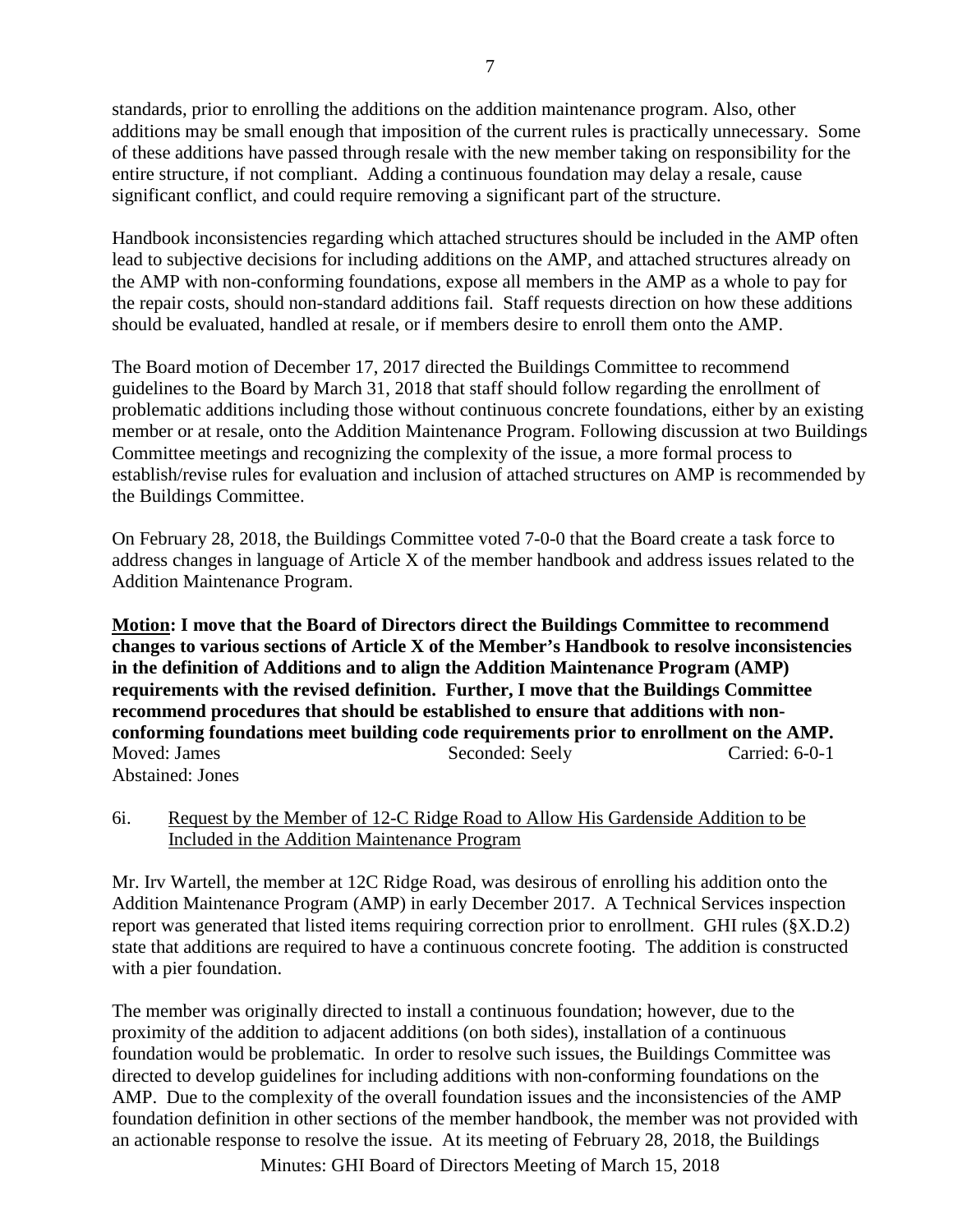Committee did however recommend, without a formal motion, that members who own additions that don't meet the §X.D.2 definition as specified, may apply for an exception to bring that addition onto the Addition Maintenance Program. The member is therefore requesting an exception to allow enrollment on the AMP prior to an April 1, 2018 deadline that the Board established in a motion passed on October 19, 2017. That motion stipulated that members would be required to replace siding, roofs and windows which are older than 20 years, if they enrolled additions into the addition maintenance program after April 1, 2018.

## **Motion: I move that the Board of Directors allow the gardenside addition at 12-C Ridge Road to be enrolled into the addition maintenance program.**

| Moved: Hess    | Seconded: McFadden | Carried: 6-1 |
|----------------|--------------------|--------------|
| Opposed: Jones |                    |              |

### 6j. Forest Conservation Management Agreement and Forest Stewardship Plan Renewal

# **By Consensus: To defer to April 5, 2018 Board meeting.**

#### 6k. Request by the Companion Animal Committee for Additional Time to Complete An Assignment

Last December 21, the Board directed the Companion Animal Committee to undertake the following assignment by March 31, 2018.

- a) Recommend a policy for members concerning their personal application of rodenticides and other poisons in their units, sheds, and yards.
- b) Educate the membership through an article on GHI's website and/or communicator about precautions that should be taken when considering the application of rodenticides and other poisons.

The Chair of the CAC has requested a two-month extension to complete the assignment.

### **Motion: I move that the Board grant the Companion Animal Committee an extension of time until June 30, 2018 to undertake the following assignments:**

- **a) Recommend a policy for members concerning their personal application of rodenticides and other poisons in their units, sheds, and yards.**
- **b) Educate the membership through an article on GHI's website and/or communicator about precautions that should be taken when considering the application of rodenticides and other poisons.**

Moved: Hess Seconded: James Carried: 7-0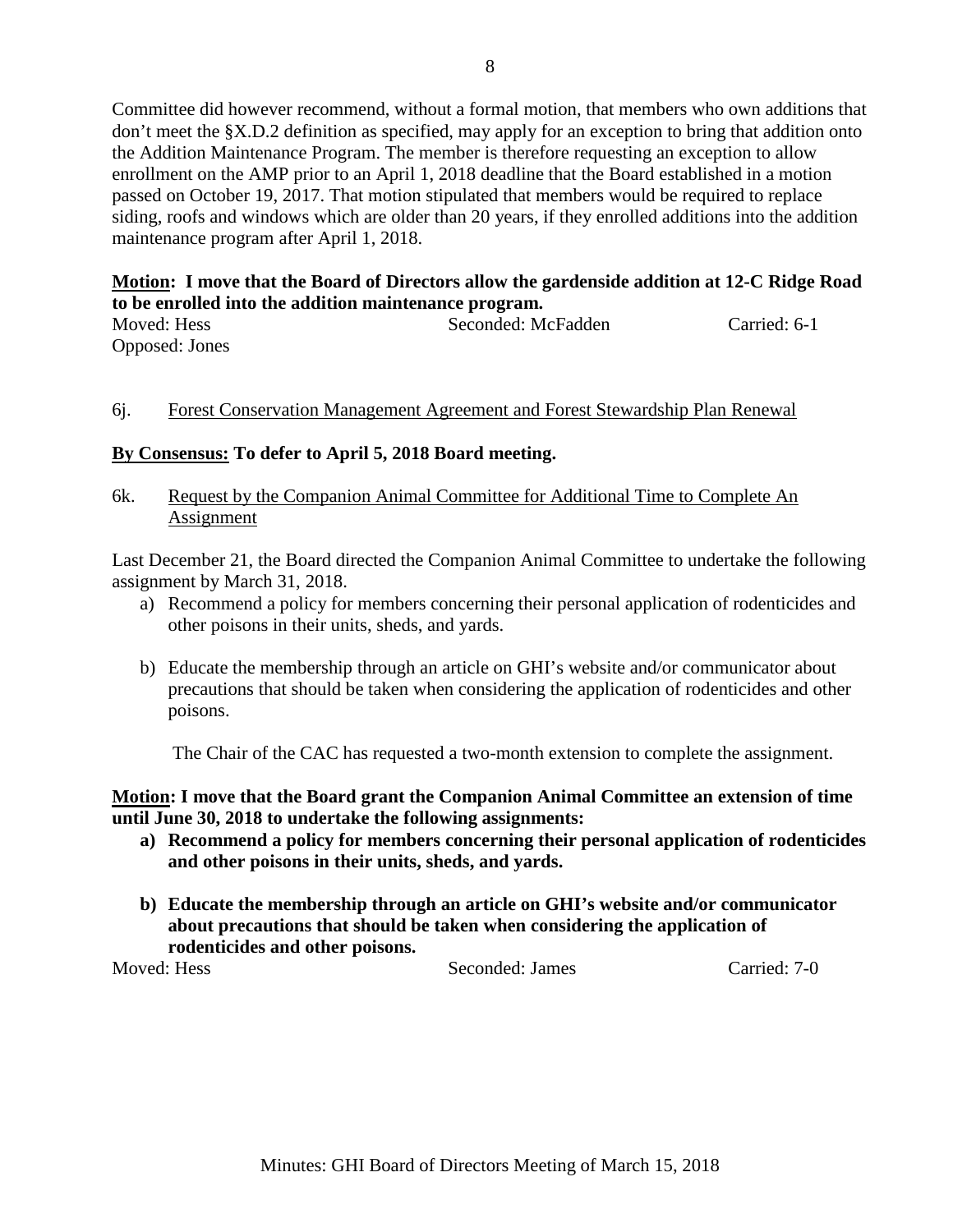#### 6l. Vote to Conduct a Regular Executive Session Meeting on March 15, 2018

**Motion: I move that the Board of Directors conduct a closed meeting after adjournment of this open meeting, to discuss the following matters:**

- **a) Approve Minutes of the Executive Session Meeting held on February 15, 2018**
- **b) Member financial matters**
- **c) Consider the terms and conditions of the following contracts in the negotiation stage:**
	- **Phase 2 Masonry Crawl Space Improvements Contract - 2nd Reading**
	- **Phase 1 Frame Crawl Space Improvements Contract – 1st Reading**
	- **2018 Spring and Fall Gutter Cleaning Contract - 1st Reading**
	- **2018 Larger Townhome and Frame Home Roof Replacement Contracts - 1st Reading**
- **d) Member complaint matters.**

Moved: James Seconded: Hess Carried: 7-0

#### Item of Information

### 7a. MAGLEV Bills currently under Review by the MD Legislature

The Legislative Government Affairs Committee is making the Board aware of a number of bills related to the proposed MAGLEV train project that are currently under review by the Maryland Legislature.

- 7b. Board 12 Month Action Plan and Committee Task List
- 7c. Monthly GHI and City Calendars
- 7d. President's Items

Vice President Brodd thanked staff for establishing the new email addresses for the Board.

7e. Board Members' Items

Hess mentioned that the next Finance meetings would be held on March 22 and April 26. James mentioned that the Woodlands Committee would meet every 3<sup>rd</sup> Wednesday.

- 7f. Audit Committee's Items
- 7g. Manager's Items

Sporney mentioned that the asbestos remediation in frame homes has started, two buildings completed.

Adams-Escalera mentioned that a shared calendar would be established through Outlook to give all Board members access to one calendar.